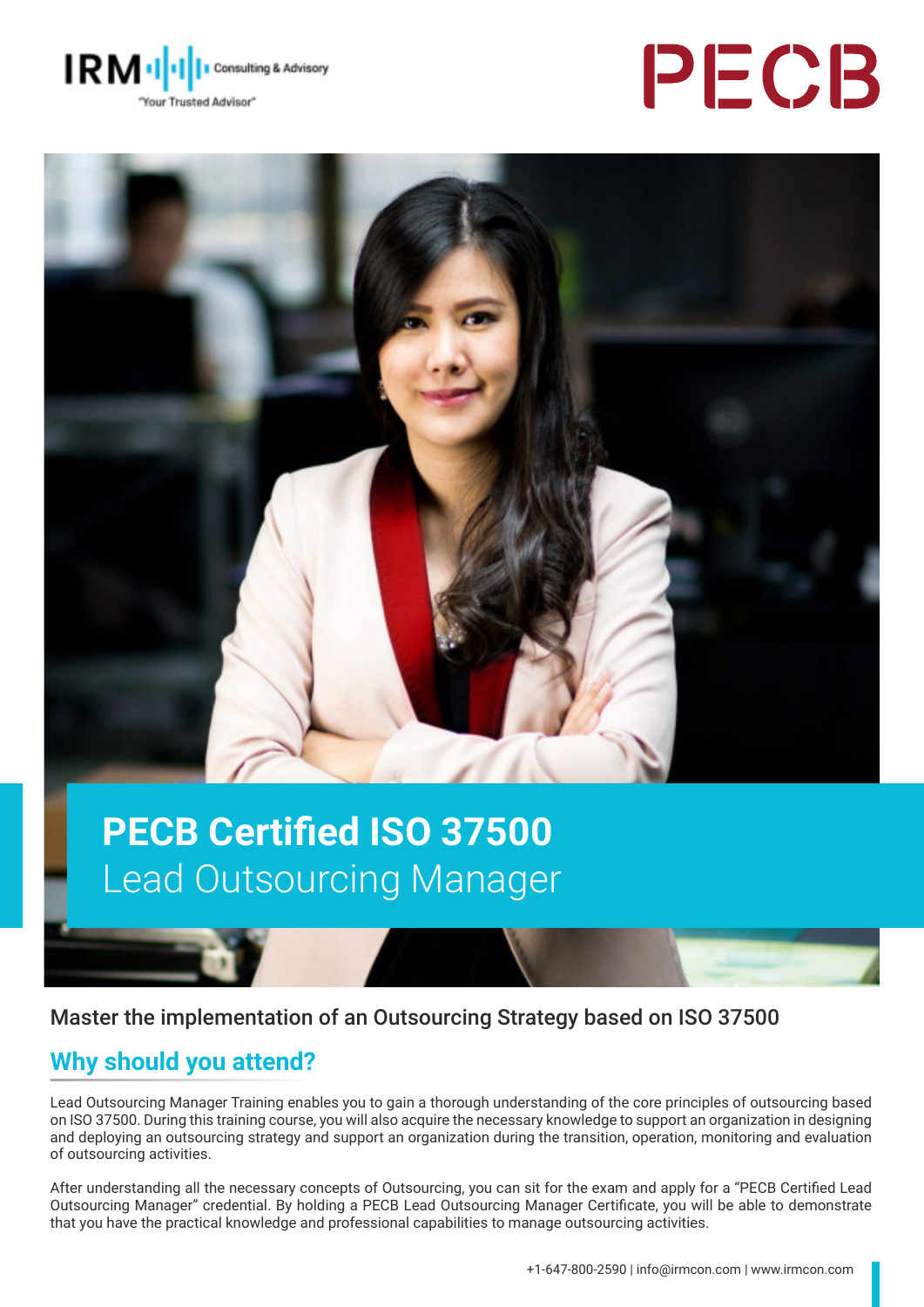

## $\triangleright$  Section 11: Identify and select the providers

- $\triangleright$  Section 12: Negotiate and establish the agreements
- $\triangleright$  Section 13: Competence, training and awareness
- $\triangleright$  Section 14: Communication
- $\triangleright$  Section 17: Test the service delivery capability

Section 24: Continuation or end of agreement

- $\blacktriangleright$  Section 18: Pilot and handover
- $\triangleright$  Section 19: Deliver services and value
- 
- Day 4 | Monitoring and evaluating outsourcing activities
	- $\blacktriangleright$  Section 20: Manage outsourcing activities
		- Section 21: Monitor and review service performance  $\rightarrow$
		- Section 22: Resolve issues
- **Day 5** | Certification Exam
- 
- $\triangleright$  Section 4: Understand the organization and analyze the existing system
- $\triangleright$  Section 5: Outsourcing scope and policy
- > Section 6: Risk Management

outsourcing strategy

### **Day 1** Fundamental outsourcing principles and outsourcing governance

- $\triangleright$  Section 1: Course objective and structure
- **Fig. 3** Section 2: Standard and regulatory framework
- $\blacktriangleright$  Section 3: Fundamental principles and concepts in outsourcing

### **Day 2** Design and Deploy the outsourcing strategy

 $\triangleright$  Section 7: Strategy analysis

establishment of outsourcing arrangements  $\blacktriangleright$  Stakeholders engaged in outsourcing governance

 $\blacktriangleright$  Individuals responsible for managing outsourcing risks

- $\blacktriangleright$  Section 8: Develop the strategy and the business case
- **EXECT:** Section 9: Organizational structure
- **EXECT:** Section 10: Outsourcing objectives and targets

### **Day 3** Transition and operation of outsourcing activities

- Section 15: Establish transition project team and outsourcing governance
- **EXECT:** Section 16: Refine operational frameworks and transition plan

# **Course agenda** Duration: 5 days

 $\blacktriangleright$  Individuals responsible for outsourcing activities of an organization



**h** Managers or consultants seeking to master their skills to support an organization during the implementation of an

h Managers or consultants seeking to master their skills to support an organization during the negotiation and

Section 25: Closing the training

 $\triangleright$  Section 23: Continual improvement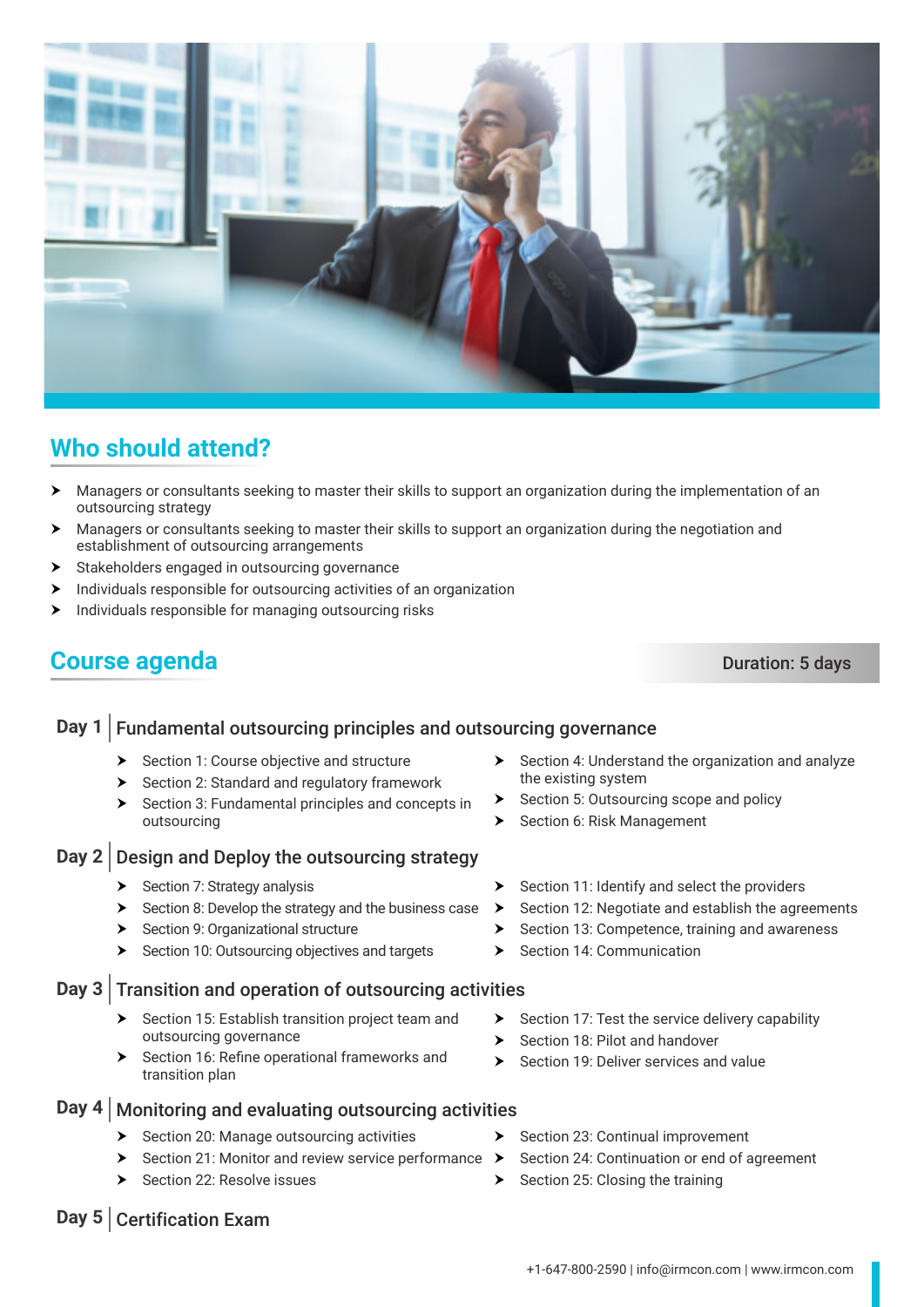

### **Learning objectives**

- > Understand outsourcing principles and concepts based on ISO 37500 recommendations
- h Gain a comprehensive understanding of the complete outsourcing lifecycle model
- $\triangleright$  Be able to interpret ISO 37500 recommendations in the specific context of an organization
- $\triangleright$  Develop the expertise to support an organization to effectively design and deploy an outsourcing strategy
- $\blacktriangleright$  Master the expertise to support an organization during the transition and operation of outsourcing activities
- $\blacktriangleright$  Master the methods, techniques and approaches used to effectively monitor and evaluate outsourcing activities

### **Examination** Duration: 3 hours

The "PECB Certified Lead Outsourcing Manager" exam fully meets the requirements of the PECB Examination and Certification Programme (ECP). The exam covers the following competency domains:

- **Domain 1** Fundamental outsourcing principles and concepts
- **Domain 2** The outsourcing lifecycle
- **Domain 3** Designing and deploying outsourcing activities
- **Domain 4** Transition and operation of outsourcing activities
- **Domain 5** Monitoring and evaluation of outsourcing activities
- **Domain 6** Continual improvement of an outsourcing arrangement

For more information about exam details, please visit [Examination Rules and Policies](https://pecb.com/en/examination-rules-and-policies).